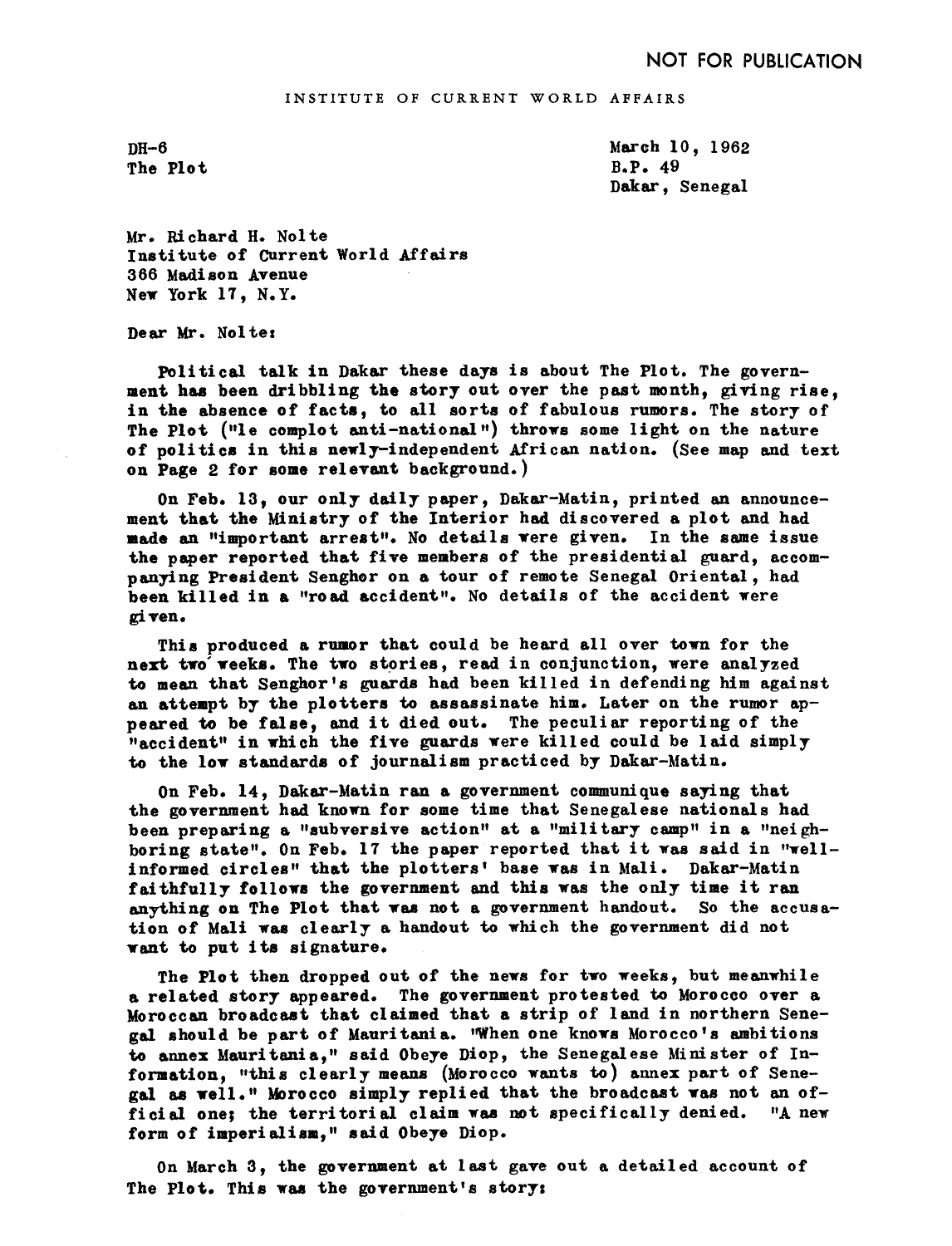The Plot was uncovered on Feb. I0 when a courrier for the plotters was caught at Dakar airport about to take a plane for Conakry. He was carrying documents that gave away The Plot; documents which (in the purest tradition of his trade) he tried unsuccessfully to swallow. The plotters were old opponents of the Senghor government, led by Majhmoud Diop (no relation to Obeye Diop), a leftist now in exile in Mall. The plotters set up a base at a Malian army camp and trained "commandoes" to overthrow the governments of both Senegal and Mauritania. "To the great sur-

prise of the government of Senegal, there is a strong presumption of Moroccan involvement." The plotters planned to "infiltrate the opposition parties", stage Algerian-style "plastique" attacks, and eventually to "physically eliminate leading personalities in the government". The plotters tried to get Senegalese sailors in a "neighboring port" to smuggle arms to Kaolack, a port in Senegal. (Since Mali has no ports, this was interpreted as a reference to Guinea.) The captured documents included a report on one of the conspirator's "contacts with the leaders of the B.M.S." (Bloc des Masses Senegalaises: an opposition party) Five men were arrested on the charge of being involved in the plot; a sixth, the Dakar lawyer Mustapha Seck, was arrested for "failure to denounce the plot". The six will be tried by a special tribunal for political



MAURITANIA AND WEST AFRICAN POLITI CS

Morocco $(1)$  claims Mauritania $(2)$ on historical grounds. A recen Moroccan broadcast said a strip of northern Senegal (3) should be part of Mauritania. Mauritania is a desert land with iron and oil; it is formally independent but is in effect still run by the French. Mali (4) has claimed part of Mauritania along the border  $(5)$ . Mali and. Senegal have been on bad terms since the federation between them broke up in August, 1960. Guinea $(6)$ , not involved in the border disputes. lines up with Mali and Morocco in African politics in the "Casablanca" group! Senegal belongs to the "Monrovia" group. The cornerstone of Senegalese foreign policy is keeping Mauritania from being absorbed by Morocco in order to prevent Senegal from being surrounded by relatively hostile states. Senegal was a leader in the successful campaign last year to get Mauritania into the U.N. over the opposition of Morocco.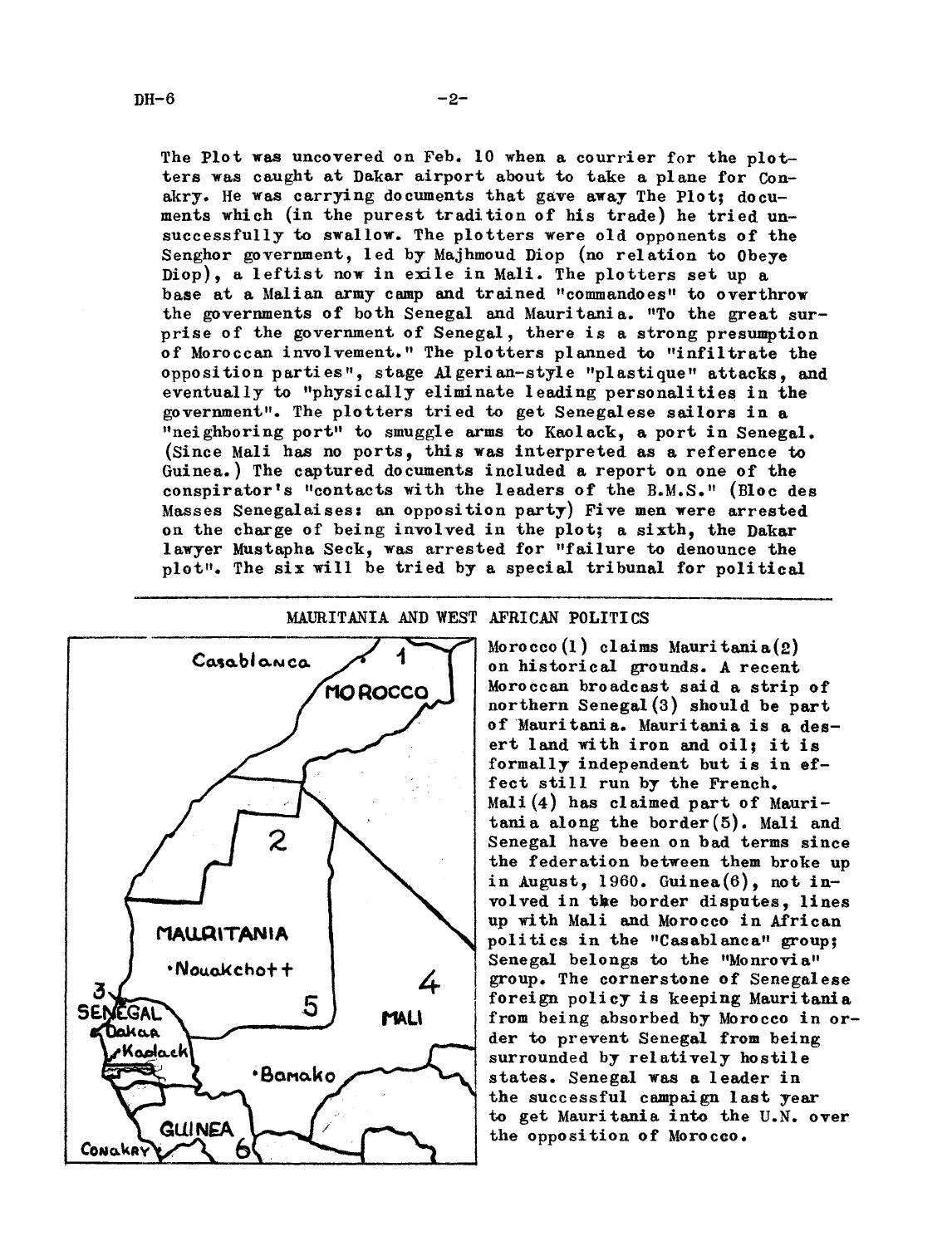crimes (set up last year after a French judge in the regular courts released Majhmoud Diop against the government's vishes).

The press here handled this story daintily: not one paper or periodical printed anything but the bare text of the government announcement. The most interesting aspect of the story, from the point of view of Senegalese domestic politics, lies in these lines from the text: "infiltrate the opposition parties"..."contacts with the leaders of the BoM.S."..."failure to denounce the plot". This was widely taken to be either a warning to the B.M.S. or the first step toward banning the party, for its leaders presumably could be charged with "failure to denounce the plot". Mustapha Seck, the arrested lawyer, is an opponent of the government who is known to have been close to the  $B.M.S.$ 1 eaders.

A similar technique was used in another plot episode last fall. Assane Seck (no relation to Mustapha), the university professor who is a leader of another opposition party PRA-Senegal (Parti du Regroupement Africain), was arrested on the charge of being present in a home where guns were being collected for a revolt. Seck was said to be the most popular man in Casamance, a province where dissident feelings are strong. Yet the government kept Seck in jail for months in Ziguinchor, capital of Casamance, and nothing happened. When I was in Casamance in December, there was much complaining about the government, but little talk of Seck.

The government's attitude toward the opposition shifted perceptibly after the successful arrest of Assane Seck. L'Unite, the organ of the governing U.P.S. (Union Progressiste Senegalaise), stopped attacking the P.R.A.-Senegal and began sniping at the B.M.S. The B.M.S.. which has an extremely vague program, has one important figure in it. the historian Sheikh Anta Diop(no relation to either of the previouslymentioned Diops). The government appeared to be worried because the B.MoS. seemed to be getting some support among Moslem leaders and among university students.

The line between permitted and forbidden opposition is not yet clear - not even, perhaps, to the government. On the one hand the government is reluctant to ban opposition parties, partly from sensitivity to foreign criticism, partly because the opposition is useful as a barometer of what little public opinion there is about politics. On the other hand the government will not allow the opposition to make its voice heard or to present any serious threat. This would interfere with the job of developing the nation, the government leaders say; it would also undermine the myth of unity around the state and the governing party. An opposition party can survive- at least at present - if it is silent and evidently ineffectual, like the P.R.A.-Senegal. (In fact Assane Seck was quietly released during the flap over The Plot. The only announcement of his release was a note on a university bulletin board saying that his courses would be resumed March 2.) Of course, an opposition party of this sort has little reason for existing.